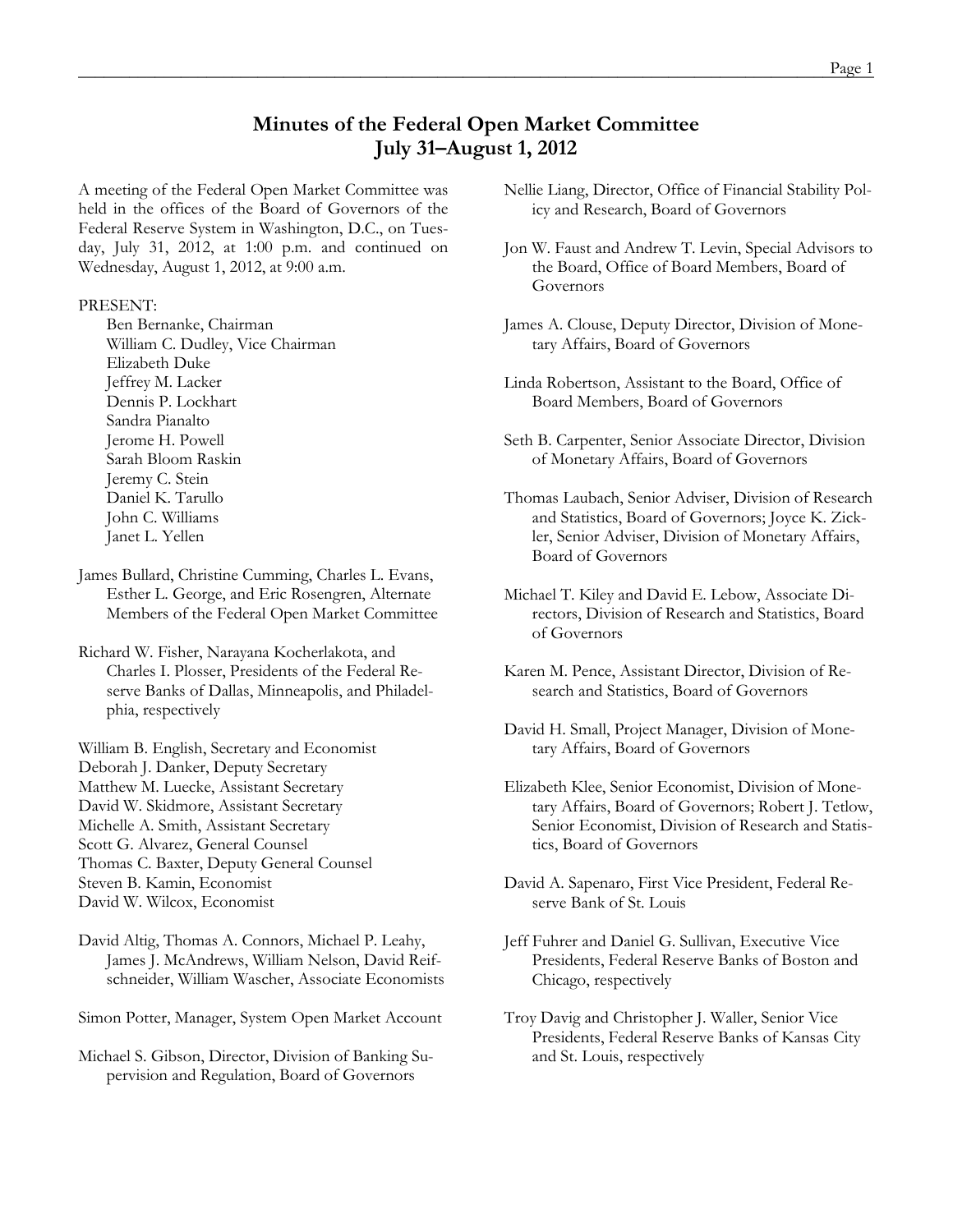- Reuven Glick, Group Vice President, Federal Reserve Bank of San Francisco
- Todd E. Clark, Lorie K. Logan, Keith Sill, and Mark A. Wynne, Vice Presidents, Federal Reserve Banks of Cleveland, New York, Philadelphia, and Dallas, respectively
- Robert L. Hetzel and Samuel Schulhofer-Wohl, Senior Economists, Federal Reserve Banks of Richmond and Minneapolis, respectively

## **Simple Rules for Monetary Policy**

A staff presentation summarized research on the efficacy of alternative simple monetary policy rules in fostering the Federal Reserve's monetary policy objectives of maximum employment and price stability. The presentation reviewed the characteristics of a variety of rules and noted a number of reasons why current conditions might warrant deviating from the prescriptions of simple rules designed for more normal times. The presentation also discussed how simple rules might be used as part of a comprehensive policy framework to provide clear and transparent benchmarks for monetary policy decisionmaking and the possibility that such rules could be helpful in communicating the connection between policy choices and the Federal Open Market Committee's (FOMC) objectives.

Meeting participants expressed a range of views regarding the appropriate role of policy rules in monetary policy decisionmaking. A number of participants indicated that such rules have played a useful role in informing the Committee's monetary policy deliberations. However, several participants pointed to specific considerations—including the possible mismeasurement of unobservable variables, such as potential output, and uncertainty about the appropriate economic models to use in estimating the magnitude of those variables—that might limit the usefulness of simple rules both internally and in public communications. Several participants saw value in examining the performance of rules across a range of economic models. Participants discussed the case for making adjustments to the prescriptions of simple policy rules in the current circumstances to take into account various considerations such as the effective lower bound for the federal funds rate, the effects of the Committee's balance sheet policies, and potential shifts in the dynamics of the economy. Some participants noted that adjustment of standard policy rules for balance sheet policies would tend to push up the federal funds rate prescription, while a number of participants indicated that other factors related to current circumstances may warrant maintaining an accommodative stance of policy for longer than would be prescribed by standard rules. With regard to the latter, some participants suggested that inertial policy rules—that is, rules under which any movements in the stance of policy tend to be fairly persistent—would be most appropriate in the current context.

#### **Developments in Financial Markets and the Federal Reserve's Balance Sheet**

The Manager of the System Open Market Account (SOMA) reported on developments in domestic and foreign financial markets during the period since the FOMC met on June 19–20, 2012. He also reported on System open market operations, including the ongoing reinvestment into agency-guaranteed mortgage-backed securities (MBS) of principal payments received on SOMA holdings of agency debt and agency-guaranteed MBS as well as the operations related to the continuation of the maturity extension program authorized at the June 19–20, 2012, FOMC meeting. His report included a summary of analysis prepared by the staff on the potential implications of the size and composition of the Federal Reserve's securities portfolio for privatesector holdings of Treasury securities and agency MBS and for trading conditions in markets related to these securities. The Manager also reported on recent developments in European money markets and implications for the yields on the euro-denominated assets that the Federal Reserve holds in its foreign exchange reserves. By unanimous vote, the Committee ratified the Desk's domestic transactions over the intermeeting period. There were no intervention operations in foreign currencies for the System's account over the intermeeting period.

### **Staff Review of the Economic Situation**

The information reviewed at the July 31–August 1 meeting indicated that economic activity increased at a slower pace in the second quarter than earlier in the year and that labor market conditions had improved little in recent months. In addition, revised data for 2009 through 2011 from the Bureau of Economic Analysis indicated that the recession had been slightly less deep and the early part of the subsequent recovery had been a bit more gradual than previously thought, leaving the level of real gross domestic product (GDP) at the end of last year essentially the same as estimated earlier. In the second quarter, consumer price inflation was markedly lower than in the first quarter, mostly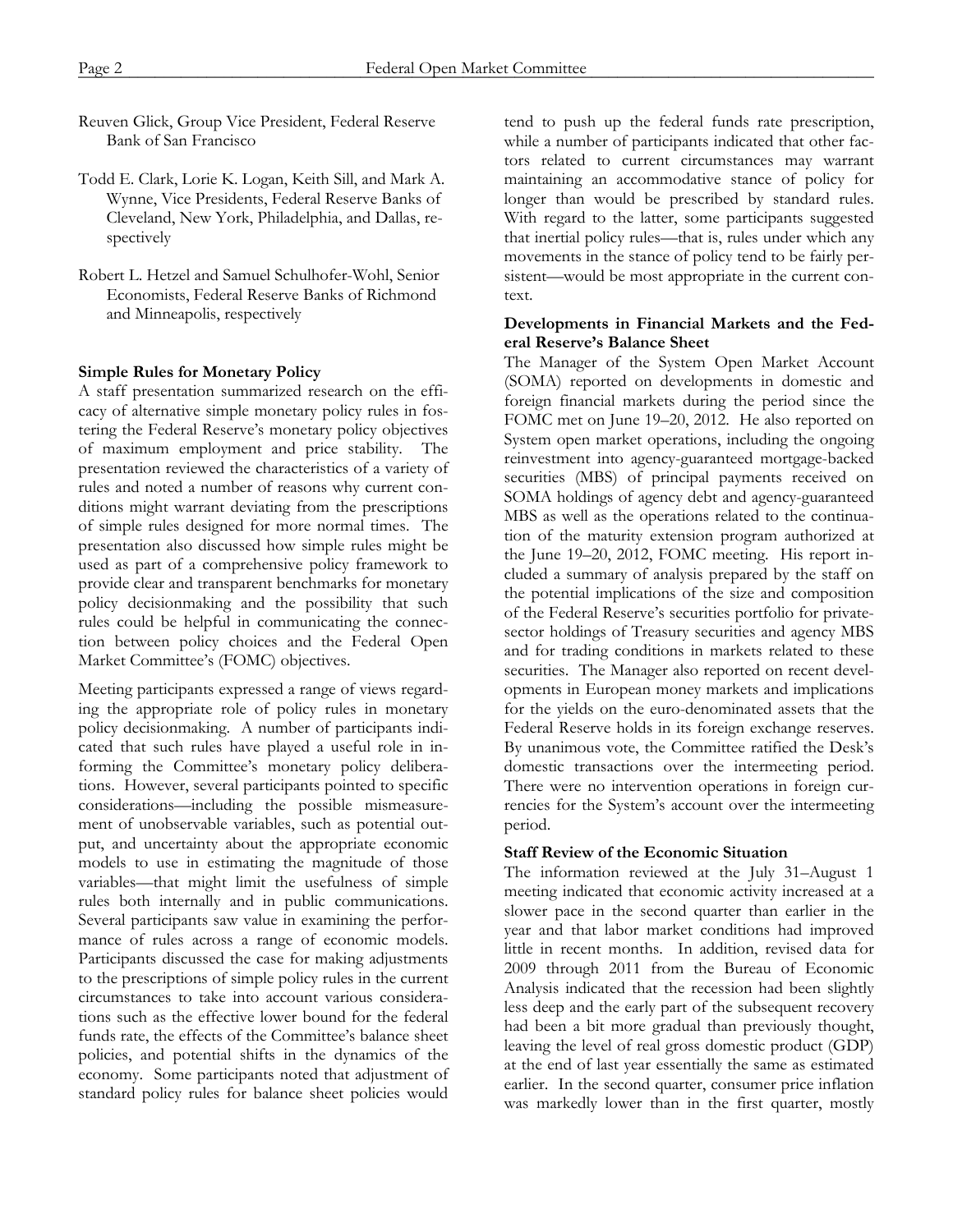reflecting substantial declines in consumer energy prices, while measures of longer-run inflation expectations remained stable.

Private nonfarm employment expanded in June at about the same modest pace as in the second quarter as a whole, and government employment decreased slightly. The unemployment rate was 8.2 percent in June, the same as its average during the first half of the year. The rate of long-duration unemployment stayed elevated, and the share of workers employed part time for economic reasons was still high. Indicators of job openings and firms' hiring plans were generally subdued. While initial claims for unemployment insurance trended down a bit over the intermeeting period, they remained at a level consistent with continued modest increases in employment in the coming months.

Manufacturing production decelerated significantly in the second quarter following a large gain in the first quarter, while the rate of manufacturing capacity utilization was unchanged on balance. The production of motor vehicles and parts increased considerably last quarter, but factory output outside of the motor vehicle sector was essentially flat. Automakers' schedules indicated that the pace of motor vehicle assemblies in the third quarter would be about the same as in the second quarter. Broader indicators of manufacturing output, such as the diffusion indexes of new orders from the national and regional manufacturing surveys, declined in recent months and were at levels consistent with only muted increases in production in the near term.

Real personal consumption expenditures increased at a slower rate in the second quarter than in the first quarter, primarily reflecting a decrease in spending for motor vehicles. Meanwhile, real disposable personal income rose at a faster pace than consumer spending in both the first and second quarters, boosted in part in recent months by lower energy prices. Consumer sentiment as measured by the Thomson Reuters/University of Michigan Surveys of Consumers (Michigan Survey) was more downbeat in June and July than earlier in the year.

Conditions in the housing market generally improved further in recent months, but activity remained at a low level against the backdrop of the large inventory of foreclosed and distressed properties and tight underwriting standards for mortgage loans. Both starts and permits of new single-family homes increased in the second quarter. Starts of new multifamily units were about the same last quarter as in the previous quarter, but permits rose, which pointed to higher multifamily

construction in the coming months. Home prices increased in May for the fifth consecutive month. Sales of new homes in the second quarter were moderately higher than in the first quarter, but existing home sales decreased slightly.

Real business expenditures on equipment and software rose in the second quarter at a faster pace than in the first quarter. However, new orders for nondefense capital goods excluding aircraft decreased last quarter, and the backlog of unfilled orders decelerated sharply. Other recent forward-looking indicators, such as surveys of business conditions and capital spending plans, also suggested that increases in outlays for business equipment would slow in coming months. Real business spending for nonresidential construction increased somewhat in the second quarter but remained at a relatively low level. Meanwhile, business inventories generally appeared to be relatively well aligned with sales.

Real federal government purchases decreased a little in the second quarter, following a much sharper decline in the previous three quarters, as the continued contraction in defense spending eased. Real state and local government purchases continued to contract at a moderate rate last quarter.

The U.S. international trade deficit narrowed in May, as exports edged up and imports declined. The increase in exports primarily reflected higher exports of services and agricultural products. The decrease in imports was the result of a decline in oil imports, as both the price and the quantity of oil imports fell. Imports of consumer goods and industrial supplies also moved down, but imports of capital goods and automotive products increased. Based on an estimate of the trade data for June, the advance release of the national income and product accounts showed that real net exports of goods and services made a small negative arithmetic contribution to the increase in U.S. real GDP in the second quarter.

Overall U.S. consumer prices increased at a slower pace in the second quarter than in the first. Consumer energy prices declined significantly last quarter, and survey data indicated that gasoline prices fell somewhat further in the first few weeks of July. Meanwhile, consumer food prices posted only a small increase last quarter, but the recent sizable run-up in spot and futures prices of farm commodities, reflecting the effects of the drought and hot weather in the midwestern part of the United States, pointed to some temporary upward pressures on retail food prices later this year. Consumer prices excluding food and energy increased more mod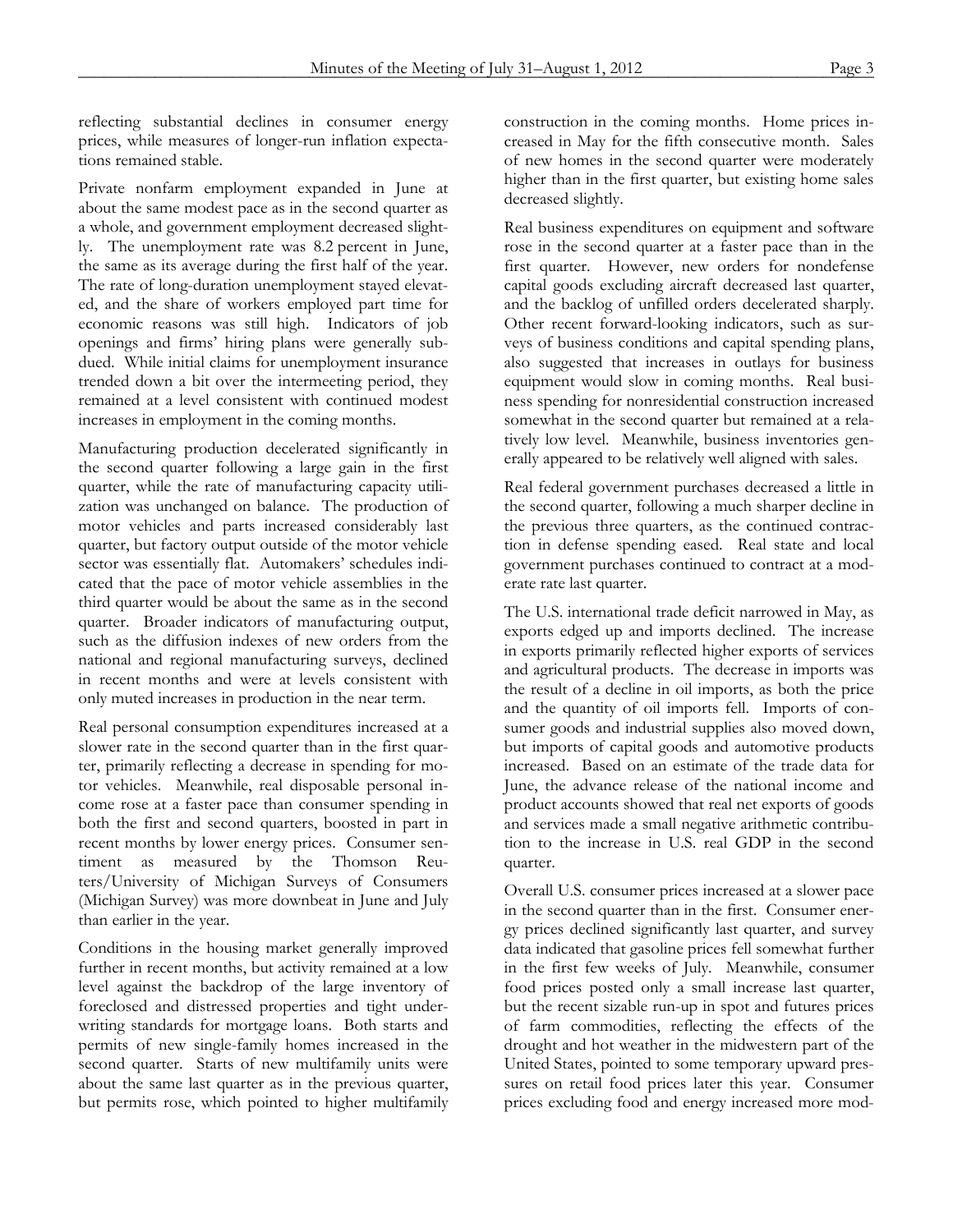erately in the second quarter than in the first. Nearterm inflation expectations from the Michigan Survey rose a little in June and July, while longer-term inflation expectations in the survey continued to be stable.

Available measures of labor compensation indicated that nominal wage gains remained restrained. The employment cost index rose at a modest pace again in the second quarter. Average hourly earnings for all employees also increased at a relatively slow rate last quarter.

Foreign economic growth continued to be subdued, as fiscal retrenchment and financial stresses in the euro area continued to weigh on economic activity in Europe and elsewhere. Recent indicators of production and confidence in the euro area remained weak, and the preliminary second-quarter estimate of real GDP in the United Kingdom showed a contraction. Real GDP in China accelerated somewhat in the second quarter following a relatively weak expansion in the first quarter, and recent monthly data suggested some further improvement. However, data for other emerging market economies generally pointed to a deceleration in economic activity last quarter. Foreign inflation eased in the second quarter and remains well contained, as earlier declines in the prices of energy and other commodities passed through to the retail level.

## **Staff Review of the Financial Situation**

Several factors influenced developments in financial markets since the time of the June FOMC meeting. Generally weaker-than-expected economic data in the United States, concerns about the fiscal and banking situation in the euro area, and the outlook for global economic growth weighed on investor sentiment. However, the effects of these factors were offset to some extent by actual and expected easing of monetary policy in the United States and abroad and by betterthan-anticipated profits at some S&P 500 firms.

Interest rates generally moved down, on net, over the intermeeting period. The yield on nominal 10-year Treasury securities declined to a historically low level, partly due to a lower expected path of the federal funds rate, the continuation of the maturity extension program announced at the June FOMC meeting, and perceptions of an increased likelihood that the Federal Reserve will ease monetary policy further. In addition, persistent concerns about euro-area developments were reportedly associated with increased safe-haven demands that contributed to the decline in Treasury yields. Anecdotal reports suggested that the decrease in shorter-term yields may also have reflected somewhat

increased expectations that the Federal Reserve would reduce the interest rate paid on reserve balances in coming months. Near-term indicators of inflation expectations derived from nominal and inflationprotected Treasury securities fell modestly despite an increase in some commodity prices; such indicators changed little at longer horizons. The expected path for the federal funds rate derived from money market futures quotes shifted down.

Conditions in short-term unsecured dollar funding markets remained stable over the intermeeting period, although most peripheral euro-area institutions continued to have little, if any, access to such markets. In secured funding markets, Treasury general collateral repurchase agreement rates rose slightly on balance.

Broad indexes of U.S. equity prices rose somewhat, on net, over the intermeeting period, with significant gains prompted in part by comments from European officials that apparently raised investor expectations for near-term European policy actions. Option-implied volatility on the S&P 500 index rose slightly. Stock prices for the large domestic bank holding companies posted mixed changes over the period, and credit default swap (CDS) spreads for those firms generally moved lower on net.

Yields on investment- and speculative-grade corporate bonds fell further over the intermeeting period, approaching record lows. Their spreads relative to comparable-maturity Treasury securities narrowed but were still above their average levels prior to the financial crisis. Nonfinancial firms continued to issue debt at a strong pace over the period. Gross investment-grade corporate bond issuance remained robust in June and July, while the volume of nonfinancial commercial paper outstanding rose early in the second quarter but decreased slightly in June. Commercial and industrial (C&I) loans advanced further over the intermeeting period. Issuance in the syndicated leveraged loan market remained solid in the second quarter; terms and structures of new leveraged loan deals reportedly loosened modestly on the margin. Gross public equity issuance by nonfinancial firms was anemic in June and July.

Financial conditions in the commercial real estate market remained somewhat strained against a backdrop of weak fundamentals and still-tight underwriting. That said, issuance of commercial mortgage-backed securities picked up in the second quarter.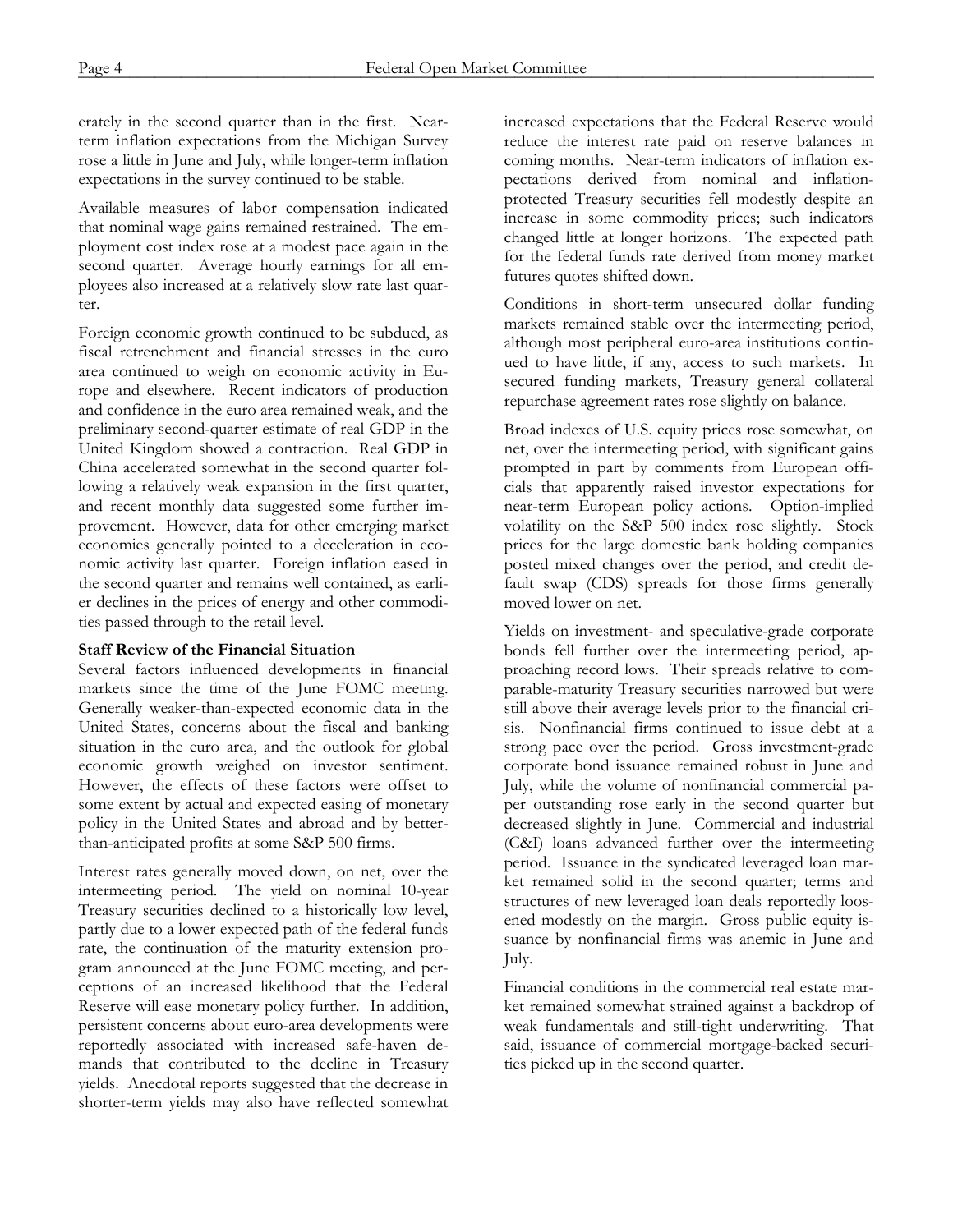Despite new historical lows for residential mortgage rates over the intermeeting period, refinancing activity remained relatively muted. Evidence from the Senior Loan Officer Opinion Survey on Bank Lending Practices (SLOOS) conducted in July indicated that mortgage underwriting standards at banks generally have not eased much from their tightest post-crisis levels. Consumer credit expanded further in May as a result of rapid increases in student loans and, to a lesser extent, auto loans. Delinquency rates for consumer credit remained low, likely in part because of a compositional shift of credit supply over the past few years toward the least-risky borrowers.

Gross issuance of long-term municipal bonds was robust in June and July. Net issuance of long-term bonds turned positive in the second quarter after staying in negative territory for much of the past year. Yields on long-term general obligation municipal bonds generally followed Treasury yields lower, while default rates remained very low and CDS spreads for states were roughly unchanged on net.

Bank credit and total loans continued to expand modestly in the second quarter, largely because of the further robust increase in C&I loans. The gradual expansion in total loans was broadly consistent with the July SLOOS, in which domestic banks generally indicated that demand strengthened for many types of loans in the second quarter and that lending standards eased somewhat, on balance, across most major loan categories.

The staff's broad nominal index for the foreign exchange value of the dollar changed little, on net, over the intermeeting period, although the dollar appreciated against the euro. Financial markets in the euro area were volatile, as a deterioration in market sentiment gave way to periods of optimism following the euroarea summit in late June, the decision by the European Central Bank (ECB) to ease policy in early July, and indications from the ECB later in July that the central bank might take further steps to support the monetary union. On net, European stock markets finished the period higher. Yield spreads on Spanish and Italian 10 year bonds over their German equivalents, which rose sharply over most of July, fell back from their intermeeting peaks but remained elevated.

Several foreign central banks eased monetary policy over the intermeeting period. The ECB cut its benchmark policy rate by 25 basis points and reduced the rate on its overnight deposit facility to zero. The Bank of England increased the size of its asset purchase pro-

gram and announced details on its new program designed to boost bank lending to the nonfinancial sector. The central banks of Brazil, China, and South Korea all reduced official rates as well. Amid policy easing in the euro area and United Kingdom, yields on German and U.K. sovereign bonds declined, with two-year German sovereign bonds trading at yields below zero.

#### **Staff Economic Outlook**

In the economic forecast prepared by the staff for the July 31–August 1 FOMC meeting, the near-term projection for real GDP growth was revised down somewhat. The revision primarily reflected a slower pace of consumer spending than the staff expected at the time of the previous projection, along with a deterioration in some forward-looking indicators. However, the staff's medium-term forecast for real GDP growth was little changed, as the slightly weaker underlying pace of economic activity suggested by the recent data was roughly offset by the anticipated effects of the continuation of the maturity extension program announced following the June FOMC meeting, which had not been incorporated in the previous projection. With the restraint from fiscal policy assumed to increase next year, the staff projected that increases in real GDP would not significantly exceed the growth rate of potential output in 2013. Thereafter, economic activity was expected to accelerate gradually, supported by an eventual easing in fiscal policy restraint, gains in consumer and business sentiment, further improvements in credit conditions, and continued accommodative monetary policy. The expansion in economic activity was anticipated to reduce the substantial margin of slack in labor and product markets only slowly over the projection period, and the unemployment rate was expected to remain elevated at the end of 2014.

The staff's forecast for inflation was little changed from the projection prepared for the June FOMC meeting. With crude oil prices expected to decline a bit from their current levels, the boost to retail food prices from the current drought in the Midwest anticipated to be only temporary and relatively small, longer-run inflation expectations remaining stable, and substantial resource slack persisting over the forecast period, the staff continued to project that inflation would be subdued through 2014.

#### **Participants' Views on Current Conditions and the Economic Outlook**

In their discussion of the economic situation and the outlook, meeting participants agreed that the information received since the Committee met in June sug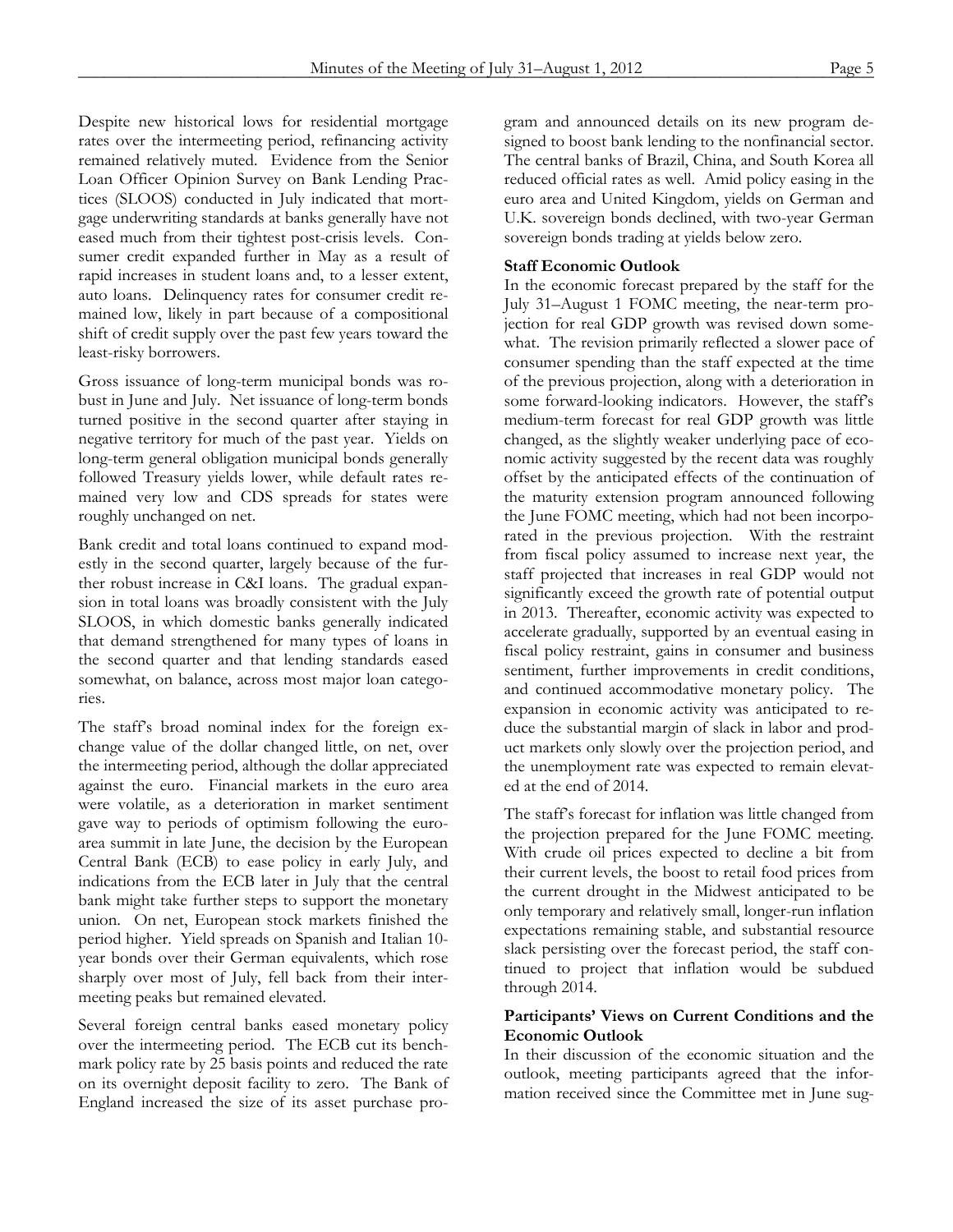gested that economic activity had decelerated in recent months to a slower pace than they had anticipated. Although business investment had continued to advance, consumer spending had slowed considerably since earlier in the year. Conditions in the housing sector appeared to have improved somewhat, but from a very low level. Indicators of manufacturing activity had softened. Recent monthly gains in payroll employment had continued to be small, and the unemployment rate in June remained at an elevated level. Consumer price inflation had been low in recent months, as declines in the costs of crude oil were passed through to retail energy prices. Longer-term inflation expectations had remained stable.

Regarding the economic outlook, most participants agreed that economic growth was likely to remain moderate over coming quarters and then pick up gradually. However, some participants indicated that they had lowered their near-term forecasts for economic growth in light of the weaker-than-expected increases in consumer spending and employment in recent months. In addition, some participants expressed concern about the persistent headwinds restraining the pace of the recovery, including the weak housing sector, still-tight borrowing conditions for some households and firms, and fiscal restraint at all levels of government. Many participants judged that a high level of uncertainty about possible spillovers from the fiscal and banking strains in the euro area and about the outlook for U.S. fiscal or regulatory policies was holding back household and business spending. And they saw the possibilities of an intensification of strains in the euro area and of a sharper-than-anticipated U.S. fiscal consolidation as significant downside risks to the economic outlook. Although participants generally agreed that improvements in recent years in the capital and liquidity of financial institutions and in the strength of household and business balance sheets have increased the resilience of the economy, some were concerned that at its current pace, the recovery was still vulnerable to adverse shocks. Given participants' forecasts of economic activity, they generally anticipated that the unemployment rate would decline only slowly toward levels that participants judge to be consistent with the Committee's mandate. Participants' assessments of the outlook for inflation were largely unchanged from those reported in June. Smoothing through the effects of fluctuations in food and energy prices, participants anticipated that inflation over the medium term would remain at or below the Committee's 2 percent longerrun objective.

Meeting participants again exchanged views on the extent of slack in labor and product markets. A number of participants expressed the view that structural changes in the labor market were not sufficient to explain the high level of unemployment. Those participants saw substantial slack in resource utilization and hence continued to judge that inflation was likely to remain subdued over the medium term as the economy continued to recover. However, several other participants interpreted the moderate pace of the recovery as pointing to a more substantial markdown in the trajectory of potential output. In particular, a couple of participants noted that they would have expected inflation to have fallen more in recent years if the output gap had been as substantial as some measures suggested. One participant posited that the sharp decline in net worth and reduced credit availability in recent years not only weighed on aggregate demand, but also reduced aggregate supply by hampering new business formation and product innovation; another participant cited evidence that structural unemployment was elevated as a result of mismatches between the skills demanded by employers and those of the long-duration unemployed.

In discussing developments in the household sector, many participants noted the recent deceleration in overall consumer spending, although a couple cited new autos and tourism as areas of relative strength. Participants saw several factors as likely contributing to slower consumer spending, including the weakness in earned income and a high level of uncertainty among households about the economic outlook. Several pointed out that while households had made considerable progress in reducing their debt and rebuilding their savings, the deleveraging process was still ongoing, the level of housing debt remained high, and a significant number of mortgage borrowers continued to be underwater on their loans. Home sales and construction were generally viewed as gradually improving, supported in part by historically low mortgage interest rates. Many participants reported that house prices in their Districts were rising or had bottomed out, and several noted that their contacts saw signs of progress in reducing the overhang of unsold properties. However, it was noted that the reduction in inventories should be viewed cautiously because owners who are underwater on their mortgages may be withholding their homes from the market, implying a substantial "shadow" inventory.

Regarding the business sector, many participants reported that, with the exception of motor vehicle production, manufacturing activity in their Districts was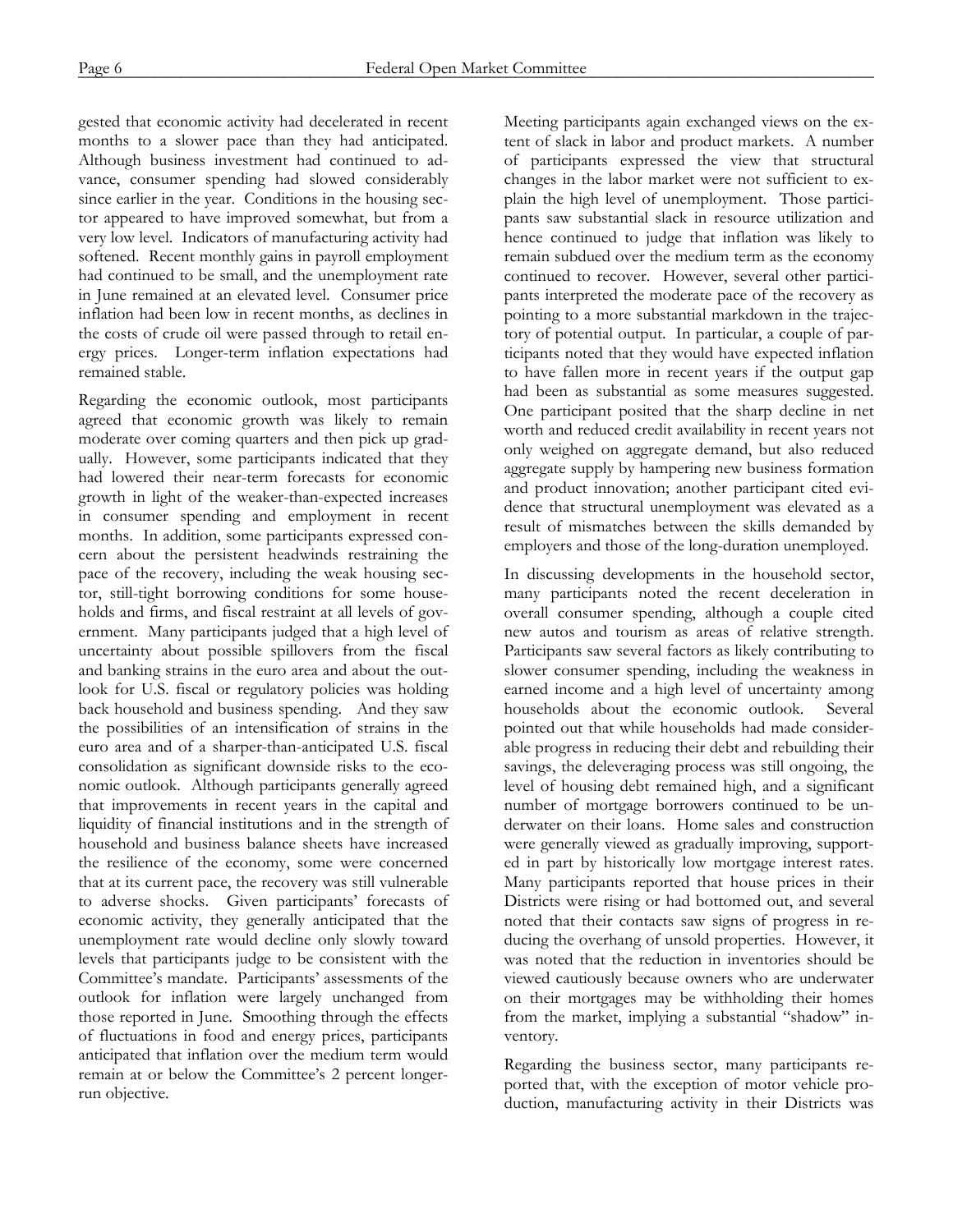slow or had declined in recent months. Nonetheless, forward-looking surveys of orders and manufacturing production in a couple of Districts were more positive. Energy-related activity continued to expand, and investment projects in that sector were reported to be moving forward. However, contacts in several Districts indicated that export demand had weakened as a result of the slowdown in economic activity in Europe; Asia; and some emerging market countries, including China. More generally, some participants reported that their business contacts regarded the economic outlook to be highly uncertain, in part due to unresolved fiscal and regulatory matters. Although several participants noted that the uncertainty had not led businesses in their Districts to reduce payrolls or cut back spending, others cited reports of shortfalls from business plans that could lead to cost-cutting, of restructuring to position firms for leaner operations, or even of postponed investment and hiring. Two participants provided an update on the situation in the agricultural sector in light of the drought in the Midwest: With crop yields projected to be down markedly and prices rising, livestock producers appeared likely to suffer losses as a result of higher input costs while crop producers would need to rely on higher prices and crop insurance to stabilize their income.

The incoming information on inflation over the intermeeting period was largely in line with participants' expectations. Consumer prices had decelerated as a result of the pass-through of lower crude oil costs to retail prices of gasoline and fuel oil. Crude oil prices had turned up again more recently, but one participant noted that global inventories of oil were elevated and, with world demand easing, prices should be restrained going forward. Participants acknowledged that the drought would likely result in a temporary run-up in consumer food prices later this year. Nonetheless, inflation was expected to remain subdued, on balance, over coming quarters. In explaining that outlook, participants cited the lack of upward pressure from labor costs and prices of imported commodities as well as the stability of inflation expectations. A couple of participants referred to information from business contacts suggesting that inflation was unlikely to decline further, and a few expressed concerns that maintaining a highly accommodative stance of monetary policy for an extended period could erode the stability of inflation expectations over time and hence posed upside risks to the inflation outlook.

Financial markets remained sensitive to ongoing developments related to the sovereign debt and banking sit-

uation in the euro area, and participants continued to view the possibility of an intensification of strains in global financial markets as a significant downside risk to the domestic economic outlook. Several participants indicated that recent trends in euro-area equity indexes and sovereign debt yields had not been encouraging, and some noted that the uncertainty prevailing in global financial markets was showing through in a cautious posture of investors. Nonetheless, participants generally agreed that conditions in domestic credit markets remained more favorable than they were a year ago. One participant pointed out that credit risk spreads while still above pre-recession norms—may have been boosted by safe-haven demands for Treasury securities and indicated that broader financial market conditions seemed reasonably accommodative. Banks were reported to be seeing an increase in their residential mortgage business along with a continued rise in C&I lending, especially to large firms; consumer credit was also increasing.

Participants discussed a number of policy tools that the Committee might employ if it decided to provide additional monetary accommodation to support a stronger economic recovery in a context of price stability. One of the policy options discussed was an extension of the period over which the Committee expected to maintain its target range for the federal funds rate at 0 to  $\frac{1}{4}$  percent. It was noted that such an extension might be particularly effective if done in conjunction with a statement indicating that a highly accommodative stance of monetary policy was likely to be maintained even as the recovery progressed. Given the uncertainty attending the economic outlook, a few participants questioned whether the conditionality of the forward guidance was sufficiently clear, and they suggested that the Committee should consider replacing the calendar date with guidance that was linked more directly to the economic factors that the Committee would consider in deciding to raise its target for the federal funds rate, or omit the forward guidance language entirely.

Participants also exchanged views on the likely benefits and costs of a new large-scale asset purchase program. Many participants expected that such a program could provide additional support for the economic recovery both by putting downward pressure on longer-term interest rates and by contributing to easier financial conditions more broadly. In addition, some participants noted that a new program might boost business and consumer confidence and reinforce the Committee's commitment to making sustained progress toward its mandated objectives. Participants also discussed the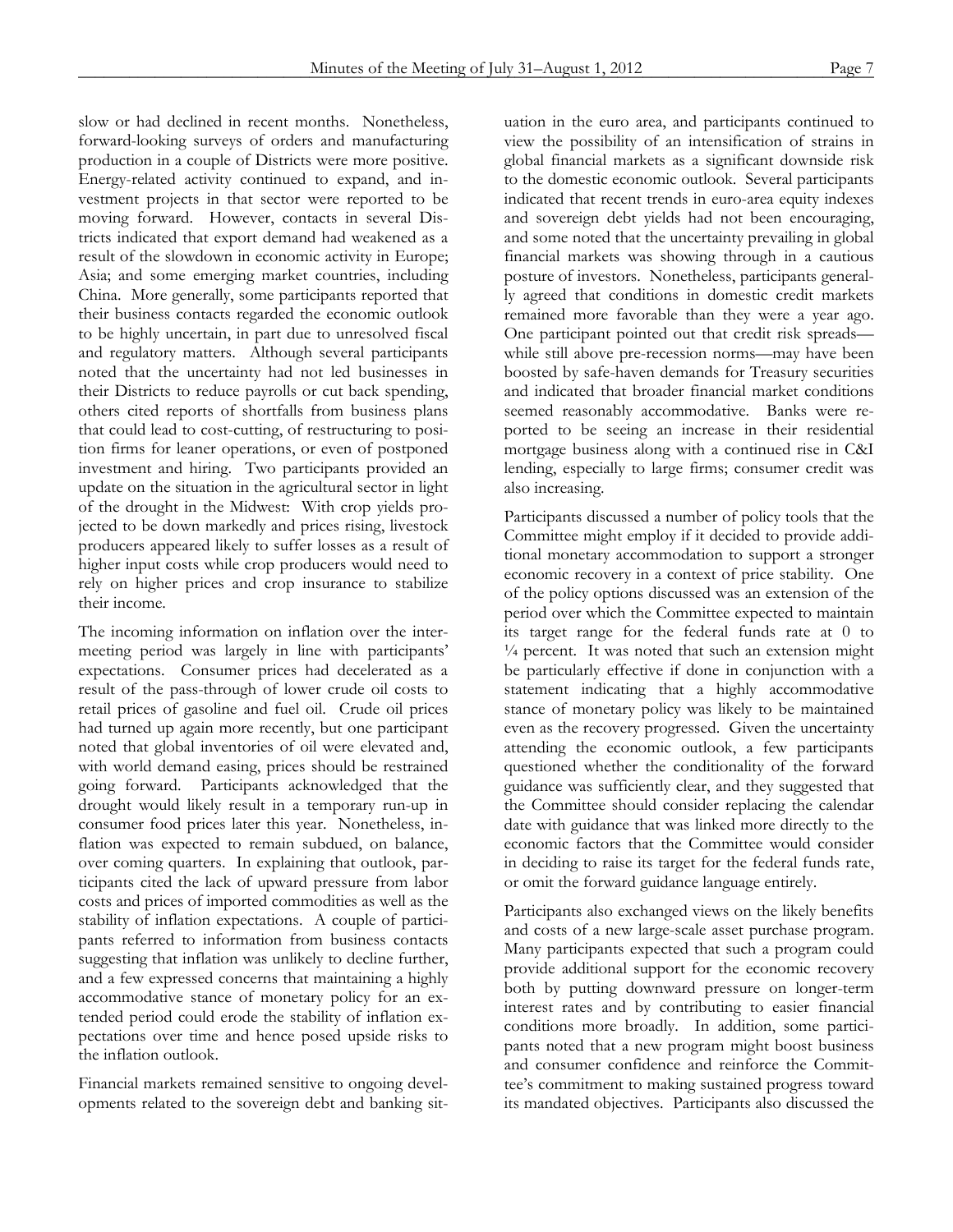merits of purchases of Treasury securities relative to agency MBS. However, others questioned the possible efficacy of such a program under present circumstances, and a couple suggested that the effects on economic activity might be transitory. In reviewing the costs that such a program might entail, some participants expressed concerns about the effects of additional asset purchases on trading conditions in markets related to Treasury securities and agency MBS, but others agreed with the staff's analysis showing substantial capacity for additional purchases without disrupting market functioning. Several worried that additional purchases might alter the process of normalizing the Federal Reserve's balance sheet when the time came to begin removing accommodation. A few participants were concerned that an extended period of accommodation or an additional large-scale asset purchase program could increase the risks to financial stability or lead to a rise in longer-term inflation expectations. Many participants indicated that any new purchase program should be sufficiently flexible to allow adjustments, as needed, in response to economic developments or to changes in the Committee's assessment of the efficacy and costs of the program.

Some participants commented on other possible tools for adding policy accommodation, including a reduction in the interest rate paid on required and excess reserve balances. While a couple of participants favored such a reduction, several others raised concerns about possible adverse effects on money markets. It was noted that the ECB's recent cut in its deposit rate to zero provided an opportunity to learn more about the possible consequences for market functioning of such a move. In light of the Bank of England's Funding for Lending Scheme, a couple of participants expressed interest in exploring possible programs aimed at encouraging bank lending to households and firms, although the importance of institutional differences between the two countries was noted.

## **Committee Policy Action**

The information received over the intermeeting period indicated that economic activity had decelerated in recent months, with a notable slowing in consumer spending. Employment gains continued to be modest, and the unemployment rate was unchanged at a level that almost all members saw as elevated relative to levels consistent with the Committee's mandate. Inflation had declined from its rate earlier in the year, mainly reflecting lower prices of crude oil and gasoline, and inflation expectations had been stable. Members generally expected that economic growth would be moderate over coming quarters and then would pick up very gradually. While most members did not view the medium-run economic outlook as having changed significantly since the June meeting, several noted that they had lowered their expectations for economic growth over coming quarters. Furthermore, members generally attached an unusually high level of uncertainty to their assessments of the economic outlook and continued to judge that the risks to economic growth were tilted to the downside because of strains in financial markets stemming from the sovereign debt and banking situation in Europe as well as the potential for a significant slowdown in global economic growth and for a sharper-than-anticipated fiscal contraction in the United States. A number of members noted that if the recent modest rate of economic growth were to persist, the economy would be less able to weather a material adverse shock without slipping back into recession. Most members continued to anticipate that, with longer-term inflation expectations stable and the existing slack in resource utilization being taken up very gradually, inflation would run over the medium term at a rate at or below the Committee's objective of 2 percent. In contrast, one member thought that the economy may be operating near its current potential and, thus, that maintaining the Committee's current highly accommodative policy stance well into 2014 would pose upside risks to the inflation outlook.

The Committee had provided additional accommodation at its previous meeting by announcing the continuation of the maturity extension program through the end of the year, and more time was seen as necessary to evaluate the effects of that decision. Nonetheless, many members expected that at the end of 2014, the unemployment rate would still be well above their estimates of its longer-term normal rate and that inflation would be at or below the Committee's longer-run objective of 2 percent. A number of them indicated that additional accommodation could help foster a more rapid improvement in labor market conditions in an environment in which price pressures were likely to be subdued. Many members judged that additional monetary accommodation would likely be warranted fairly soon unless incoming information pointed to a substantial and sustainable strengthening in the pace of the economic recovery. Several members noted the benefits of accumulating further information that could help clarify the contours of the outlook for economic activity and inflation as well as the need for further policy action. One member judged that additional accommodation would likely not be effective in improving the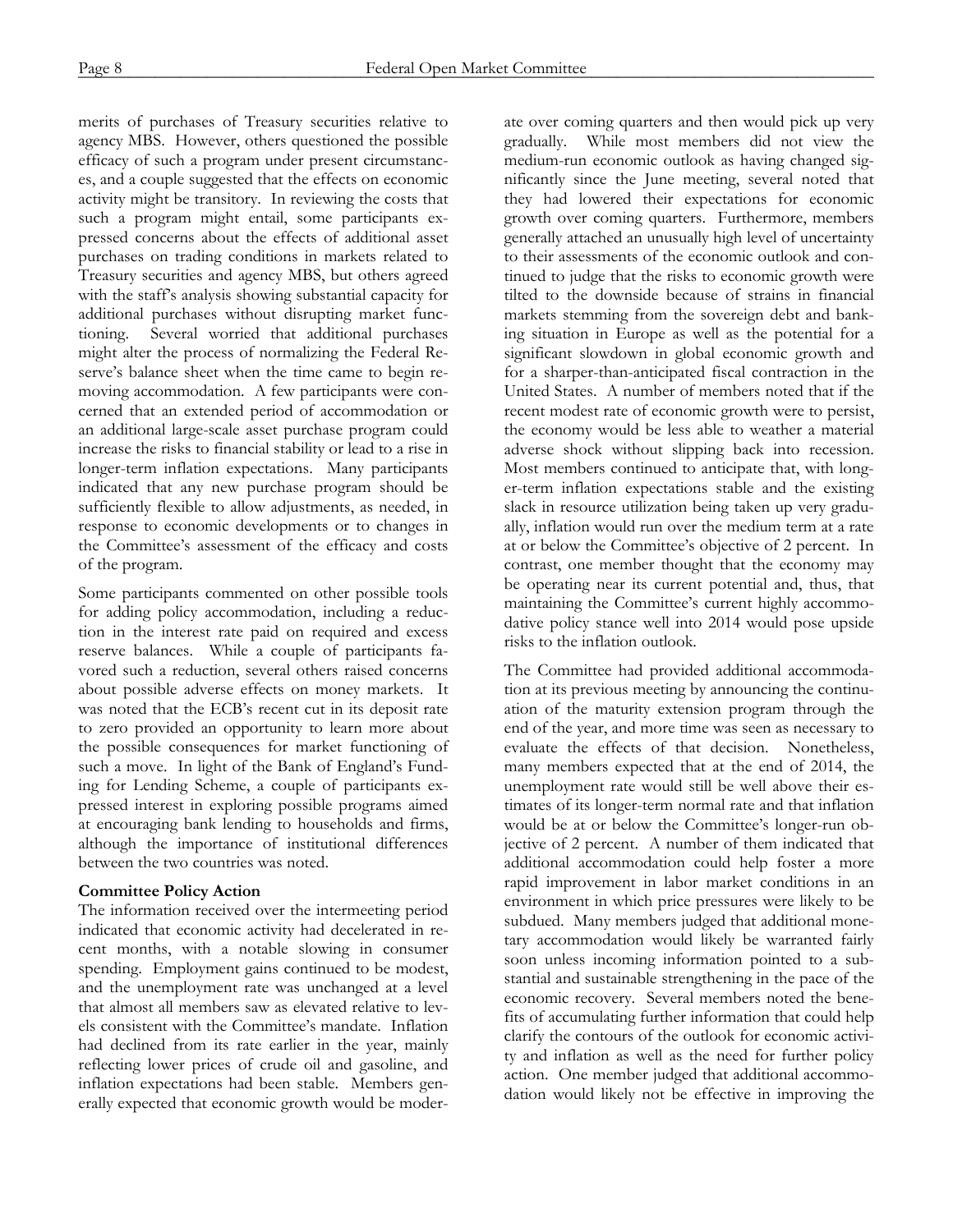economic outlook and viewed the potential costs associated with such action as unacceptably high. At the conclusion of the discussion, members agreed that they would closely monitor economic and financial developments and carefully weigh the potential benefits and costs of various tools in assessing whether additional policy action would be warranted.

With respect to the statement to be released following the meeting, members agreed that it should acknowledge the deceleration in economic activity, the small gains in employment, and the slowing in inflation reflected in the economic data over the intermeeting period. Because most saw no significant changes in the medium-run outlook, they agreed to continue to indicate that the Committee anticipates a very gradual pickup in economic activity over time and a slow decline in unemployment, with inflation at or below the rate that it judges most consistent with its dual mandate. Many members expressed support for extending the Committee's forward guidance, but they agreed to defer a decision on this matter until the September meeting in order to consider such an adjustment in the context of updates to participants' individual economic projections and the Committee's further consideration of its policy options. The statement also reiterated the Committee's intention to extend the average maturity of its securities holdings as announced in June. Consistent with the concerns expressed by many members about the slow pace of the economic recovery, the downside risks to economic growth, and the considerable slack in resource utilization, the Committee decided that the statement should conclude by indicating that it will provide additional accommodation as needed to promote a stronger economic recovery and sustained improvement in labor market conditions in a context of price stability.

At the conclusion of the discussion, the Committee voted to authorize and direct the Federal Reserve Bank of New York, until it was instructed otherwise, to execute transactions in the System Account in accordance with the following domestic policy directive:

"The Federal Open Market Committee seeks monetary and financial conditions that will foster price stability and promote sustainable growth in output. To further its long-run objectives, the Committee seeks conditions in reserve markets consistent with federal funds trading in a range from 0 to  $\frac{1}{4}$  percent. The Committee directs the Desk to continue the maturity extension program it announced in

June to purchase Treasury securities with remaining maturities of 6 years to 30 years with a total face value of about \$267 billion by the end of December 2012, and to sell or redeem Treasury securities with remaining maturities of approximately 3 years or less with a total face value of about \$267 billion. For the duration of this program, the Committee directs the Desk to suspend its current policy of rolling over maturing Treasury securities into new issues. The Committee directs the Desk to maintain its existing policy of reinvesting principal payments on all agency debt and agency mortgage-backed securities in the System Open Market Account in agency mortgage-backed securities. These actions should maintain the total face value of domestic securities at approximately \$2.6 trillion. The Committee directs the Desk to engage in dollar roll transactions as necessary to facilitate settlement of the Federal Reserve's agency MBS transactions. The System Open Market Account Manager and the Secretary will keep the Committee informed of ongoing developments regarding the System's balance sheet that could affect the attainment over time of the Committee's objectives of maximum employment and price stability."

The vote encompassed approval of the statement below to be released at 2:15 p.m.:

> "Information received since the Federal Open Market Committee met in June suggests that economic activity decelerated somewhat over the first half of this year. Growth in employment has been slow in recent months, and the unemployment rate remains elevated. Business fixed investment has continued to advance. Household spending has been rising at a somewhat slower pace than earlier in the year. Despite some further signs of improvement, the housing sector remains depressed. Inflation has declined since earlier this year, mainly reflecting lower prices of crude oil and gasoline, and longer-term inflation expectations have remained stable.

> Consistent with its statutory mandate, the Committee seeks to foster maximum employment and price stability. The Committee expects economic growth to remain moder